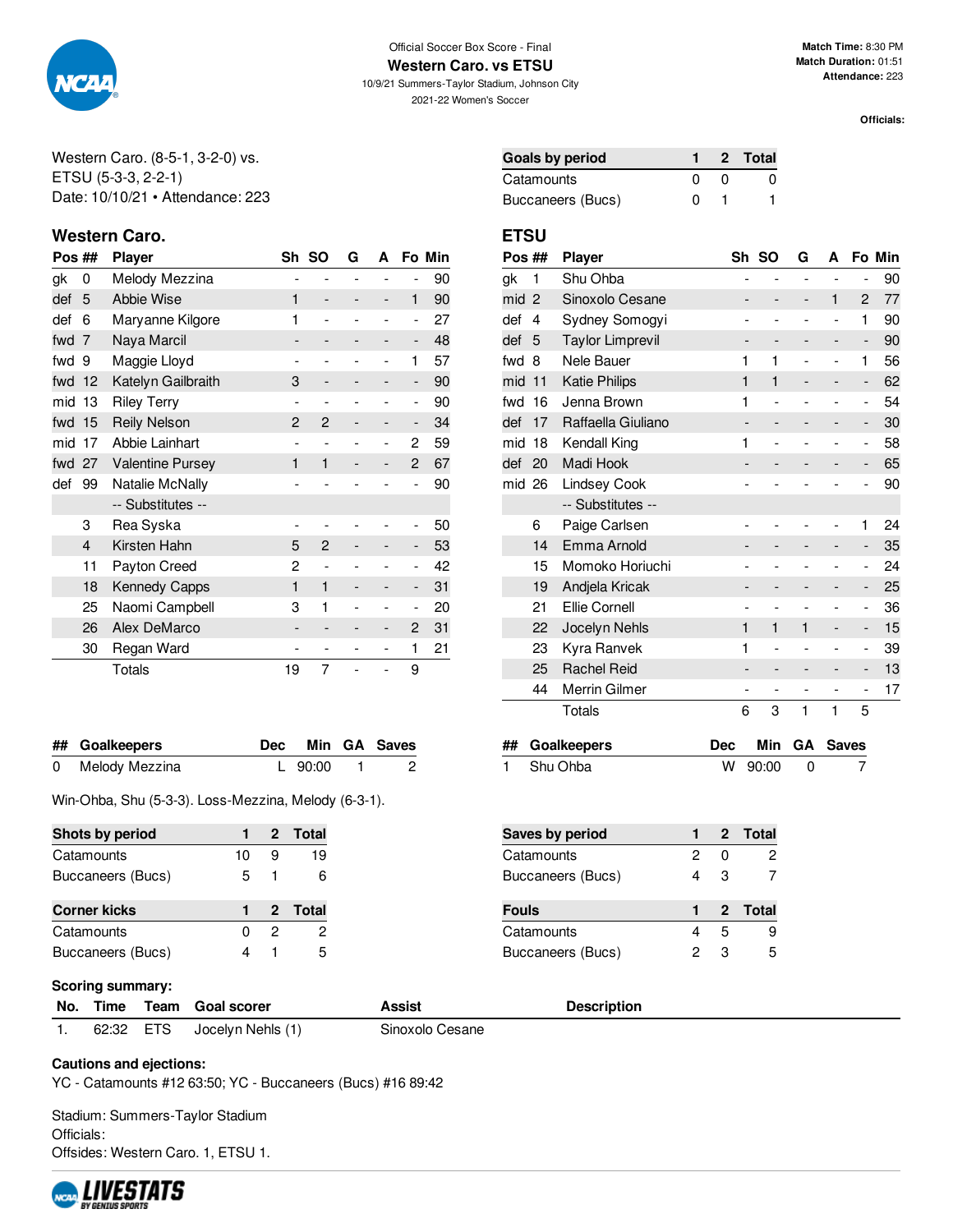

# Official Soccer Box Score - Final

**Western Caro. vs ETSU** 10/9/21 Summers-Taylor Stadium, Johnson City

2021-22 Women's Soccer

**Match Time:** 8:30 PM **Match Duration:** 01:51 **Attendance:** 223

**Officials:**



**Attacking Direction**

**Attacking Direction**

Official's signature

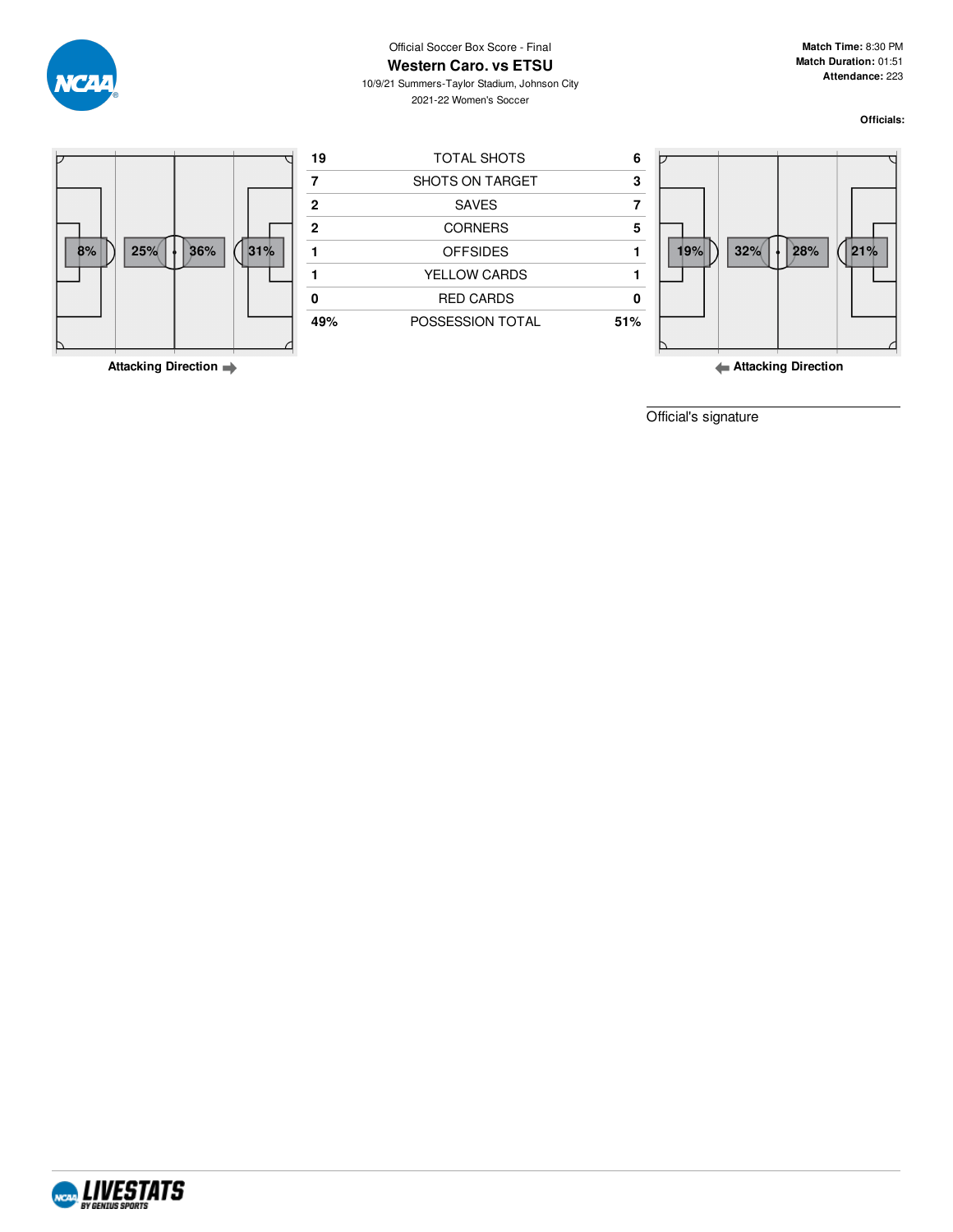

## **Western Caro. Starters:**

| GK | $\Omega$ | Mezzina, Melody |
|----|----------|-----------------|
|    |          |                 |

- DEF 5 Wise, Abbie DEF 6 Kilgore, Maryanne
- FWD 7 Marcil, Naya
- FWD 9 Lloyd, Maggie
- FWD 12 Gailbraith, Katelyn
- MID 13 Terry, Riley
- FWD 15 Nelson, Reily
- MID 17 Lainhart, Abbie
- FWD 27 Pursey, Valentine
- DEF 99 McNally, Natalie
- **ETSU Starters:**
- GK 1 Ohba, Shu MID 2 Cesane, Sinoxolo DEF 4 Somogyi, Sydney DEF 5 Limprevil, Taylor FWD 8 Bauer, Nele MID 11 Philips, Katie FWD 16 Brown, Jenna DEF 17 Giuliano, Raffaella MID 18 King, Kendall DEF 20 Hook, Madi MID 26 Cook, Lindsey
- 00:00 Mezzina, Melody at goalie for Western Caro..
- 00:00 Ohba, Shu at goalie for ETSU.
- 00:28 Foul on Western Caro..
- 02:22 Shot by Catamounts Kilgore, Maryanne BLOCKED.
- 05:19 Corner kick by Buccaneers (Bucs) [05:19].
- 08:29 Shot by Catamounts Nelson, Reily, SAVE Ohba, Shu.
- 09:58 Corner kick by Buccaneers (Bucs) [09:58].
- 10:54 Shot by Buccaneers (Bucs) Bauer, Nele, SAVE Mezzina, Melody.
- 13:28 Shot by Catamounts Gailbraith, Katelyn HIGH.
- 15:31 Offside against Western Caro..
- 16:44 Corner kick by Buccaneers (Bucs) [16:44].
- 17:01 Buccaneers (Bucs) substitution: Cornell, Ellie for Giuliano, Raffaella.
- 20:45 Shot by Catamounts Pursey, Valentine, SAVE Ohba, Shu.
- 21:44 Shot by Buccaneers (Bucs) Brown, Jenna BLOCKED.
- 22:30 Shot by Buccaneers (Bucs) King, Kendall BLOCKED.
- 23:02 Foul on ETSU.
- 23:11 Buccaneers (Bucs) substitution: Arnold, Emma for Brown, Jenna.
- 25:08 Shot by Buccaneers (Bucs) Philips, Katie, SAVE Mezzina, Melody.
- 25:59 Buccaneers (Bucs) substitution: Ranvek, Kyra for Bauer, Nele.
- 25:59 Buccaneers (Bucs) substitution: Horiuchi, Momoko for King, Kendall.
- 26:33 Offside against ETSU.
- 26:58 Catamounts substitution: Hahn, Kirsten for Kilgore, Maryanne.
- 26:58 Catamounts substitution: DeMarco, Alex for Lloyd, Maggie.
- 26:58 Catamounts substitution: Syska, Rea for Nelson, Reily.
- 27:30 Foul on Western Caro..
- 29:49 Foul on Western Caro..
- 30:46 Buccaneers (Bucs) substitution: Kricak, Andjela for Philips, Katie.
- 33:03 Buccaneers (Bucs) substitution: Carlsen, Paige for Cornell, Ellie.
- 33:03 Catamounts substitution: Capps, Kennedy for Lainhart, Abbie.
- 33:27 Foul on Western Caro..
- 34:53 Catamounts substitution: Campbell, Naomi for Marcil, Naya.
- 34:53 Catamounts substitution: Creed, Payton for Pursey, Valentine.

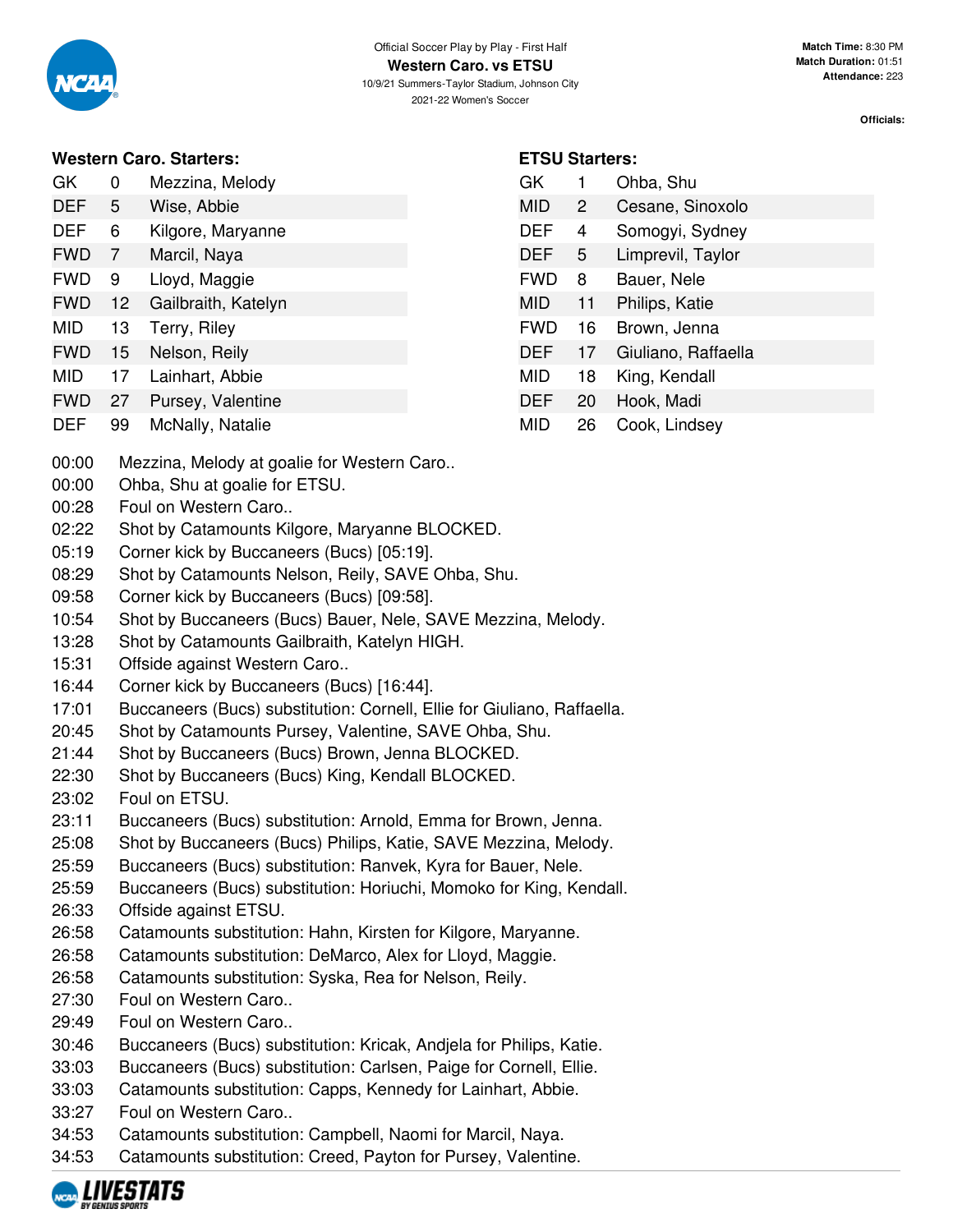

- 35:57 Shot by Catamounts Campbell, Naomi WIDE RIGHT.
- 36:51 Shot by Catamounts Campbell, Naomi HIGH.
- 37:53 Foul on ETSU.
- 38:42 Shot by Catamounts Wise, Abbie HIGH.
- 40:26 Shot by Buccaneers (Bucs) Ranvek, Kyra BLOCKED.
- 40:49 Buccaneers (Bucs) substitution: Gilmer, Merrin for Horiuchi, Momoko.
- 41:02 Corner kick by Buccaneers (Bucs) [41:02].
- 42:23 Shot by Catamounts Hahn, Kirsten BLOCKED.
- 42:30 Shot by Catamounts Campbell, Naomi, SAVE Ohba, Shu.
- 45:00 Shot by Catamounts Hahn, Kirsten, SAVE Ohba, Shu.
- 45:00 End of period [45:00].

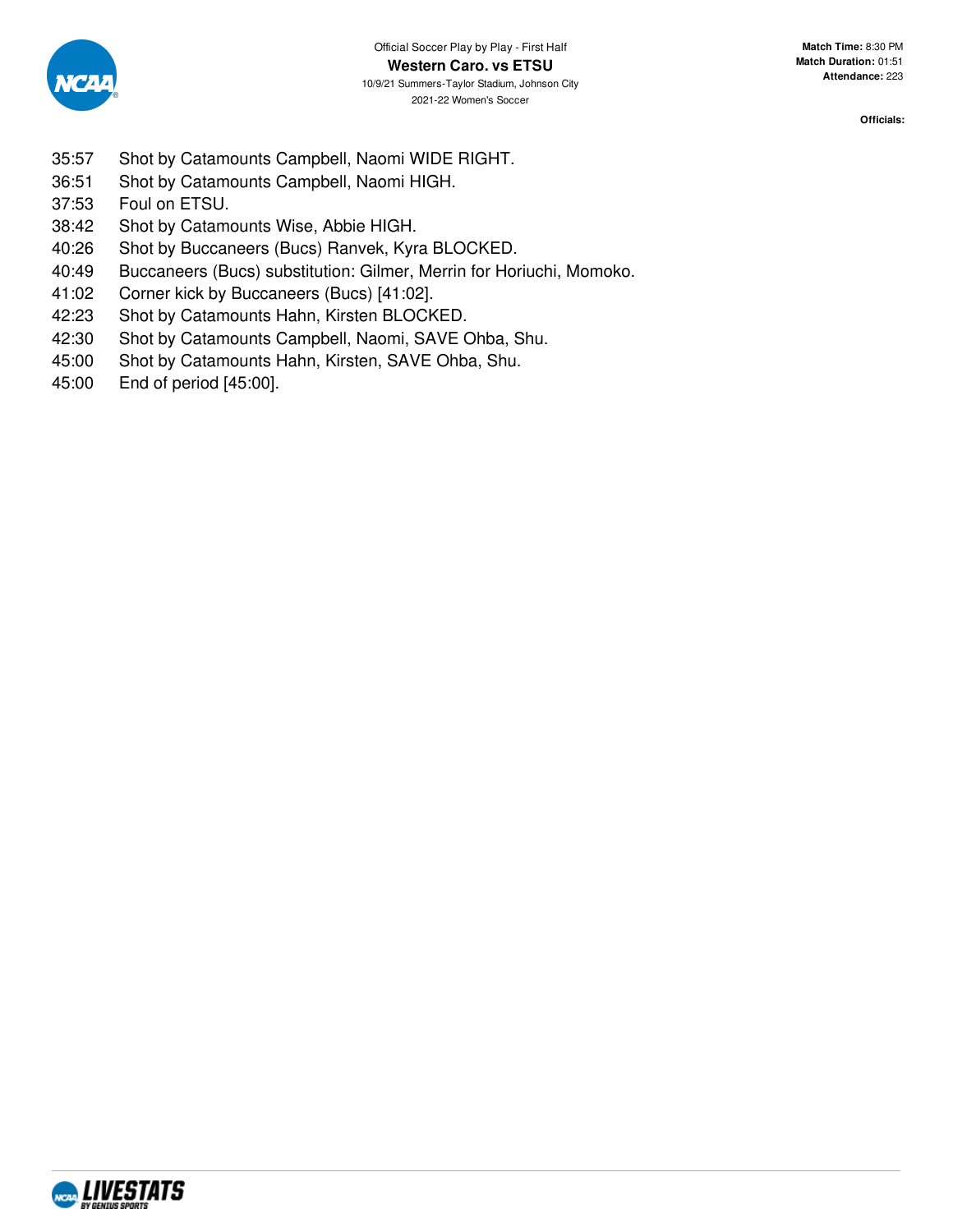

**Western Caro. vs ETSU**

10/9/21 Summers-Taylor Stadium, Johnson City 2021-22 Women's Soccer

**Match Time:** 8:30 PM **Match Duration:** 01:51 **Attendance:** 223

**Officials:**

Western Caro. (8-5-1, 3-2-0) vs. ETSU (5-3-3, 2-2-1) Date: 10/10/21 • Attendance: 223

# **Western Caro. ETSU**

| Pos ## |    | Player                  | Sh             | <b>SO</b>                    | G | A              |                          | Fo Min |
|--------|----|-------------------------|----------------|------------------------------|---|----------------|--------------------------|--------|
| gk     | 0  | Melody Mezzina          |                | -                            |   |                |                          | 45     |
| def    | 5  | Abbie Wise              | 1              | $\overline{\phantom{0}}$     |   |                | $\overline{\phantom{0}}$ | 45     |
| def    | 6  | Maryanne Kilgore        | 1              | $\overline{a}$               |   |                | $\overline{a}$           | 27     |
| fwd    | 7  | Naya Marcil             |                |                              |   |                | -                        | 35     |
| fwd    | 9  | Maggie Lloyd            |                |                              |   |                | 1                        | 27     |
| fwd    | 12 | Katelyn Gailbraith      | 1              | $\qquad \qquad \blacksquare$ |   |                | -                        | 45     |
| mid    | 13 | <b>Riley Terry</b>      |                | $\overline{a}$               |   | $\overline{a}$ | $\overline{a}$           | 45     |
| fwd    | 15 | <b>Reily Nelson</b>     | 1              | 1                            |   |                | -                        | 27     |
| mid    | 17 | Abbie Lainhart          |                |                              |   |                | 1                        | 34     |
| fwd 27 |    | <b>Valentine Pursey</b> | 1              | 1                            |   |                |                          | 35     |
| def    | 99 | Natalie McNally         |                |                              |   |                |                          | 45     |
|        |    | -- Substitutes --       |                |                              |   |                |                          |        |
|        | 3  | Rea Syska               |                |                              |   |                |                          | 18     |
|        | 4  | Kirsten Hahn            | $\mathfrak{p}$ | 1                            |   |                |                          | 18     |
|        | 11 | Payton Creed            |                |                              |   |                | -                        | 10     |
|        | 18 | Kennedy Capps           |                |                              |   |                | -                        | 11     |
|        | 25 | Naomi Campbell          | 3              | 1                            |   |                | -                        | 10     |
|        | 26 | Alex DeMarco            |                |                              |   |                | 2                        | 18     |
|        | 30 | Regan Ward              |                |                              |   |                |                          |        |
|        |    | Totals                  | 10             | 4                            |   |                | 4                        |        |

| ## Goalkeepers   |           | Dec Min GA Saves           |
|------------------|-----------|----------------------------|
| 0 Melody Mezzina | L 45:00 0 | $\overline{\phantom{0}}$ 2 |

Win-Ohba, Shu (5-3-3). Loss-Mezzina, Melody (6-3-1).

| Shots by period     |    | Total        |
|---------------------|----|--------------|
| Catamounts          | 10 | 10           |
| Buccaneers (Bucs)   | 5  | 5            |
|                     |    |              |
|                     |    |              |
| <b>Corner kicks</b> |    | <b>Total</b> |
| Catamounts          | O  | O            |

| <b>Goals by period</b> |   | Total    |
|------------------------|---|----------|
| Catamounts             | O | $\Omega$ |
| Buccaneers (Bucs)      | ŋ | $\Omega$ |

| Pos ## |                | <b>Player</b>           |                              | Sh SO          | G              | A              |                              | Fo Min |
|--------|----------------|-------------------------|------------------------------|----------------|----------------|----------------|------------------------------|--------|
| gk     | 1              | Shu Ohba                | $\overline{a}$               | $\overline{a}$ | $\overline{a}$ | $\overline{a}$ | $\overline{\phantom{0}}$     | 45     |
| mid    | $\overline{2}$ | Sinoxolo Cesane         |                              |                |                | -              | 2                            | 45     |
| def    | 4              | Sydney Somogyi          |                              |                |                | -              | $\qquad \qquad \blacksquare$ | 45     |
| def    | 5              | <b>Taylor Limprevil</b> |                              |                |                |                | -                            | 45     |
| fwd    | 8              | Nele Bauer              | 1                            | 1              |                |                | $\overline{a}$               | 26     |
| mid    | 11             | <b>Katie Philips</b>    | 1                            | 1              |                |                | -                            | 31     |
| fwd    | 16             | Jenna Brown             | 1                            |                |                |                | -                            | 24     |
| def    | 17             | Raffaella Giuliano      |                              | -              |                |                | -                            | 18     |
| mid    | 18             | Kendall King            | 1                            |                |                |                | -                            | 26     |
| def    | 20             | Madi Hook               |                              |                |                |                |                              | 45     |
| mid 26 |                | Lindsey Cook            |                              |                |                |                | $\overline{a}$               | 45     |
|        |                | -- Substitutes --       |                              |                |                |                |                              |        |
|        | 6              | Paige Carlsen           | $\overline{a}$               |                |                |                | -                            | 11     |
|        | 14             | Emma Arnold             |                              |                |                |                | -                            | 21     |
|        | 15             | Momoko Horiuchi         |                              |                |                |                | $\overline{a}$               | 15     |
|        | 19             | Andjela Kricak          |                              |                |                | -              | -                            | 14     |
|        | 21             | Ellie Cornell           |                              |                |                |                | -                            | 16     |
|        | 22             | Jocelyn Nehls           |                              |                |                | -              | -                            |        |
|        | 23             | Kyra Ranvek             | 1                            |                |                |                | -                            | 19     |
|        | 25             | <b>Rachel Reid</b>      | $\qquad \qquad \blacksquare$ |                |                | -              | -                            |        |
|        | 44             | Merrin Gilmer           | -                            | -              |                |                | -                            | 4      |
|        |                | Totals                  | 5                            | 2              |                |                | 2                            |        |

| ## Goalkeepers |             | Dec Min GA Saves |
|----------------|-------------|------------------|
| 1 Shu Ohba     | $W$ 45:00 0 |                  |

| Saves by period   |   | Total |
|-------------------|---|-------|
| Catamounts        | 2 | 2     |
| Buccaneers (Bucs) | Δ |       |
|                   |   |       |
| <b>Fouls</b>      |   | Total |
| Catamounts        |   |       |

### **Scoring summary:**

| No. Time Team Goal sco |  |
|------------------------|--|
|------------------------|--|

# **No. 8 Issued Exception Constructer Constructed Assist Description**

### **Cautions and ejections:**

Stadium: Summers-Taylor Stadium Officials: Offsides: Western Caro. 1, ETSU 1.

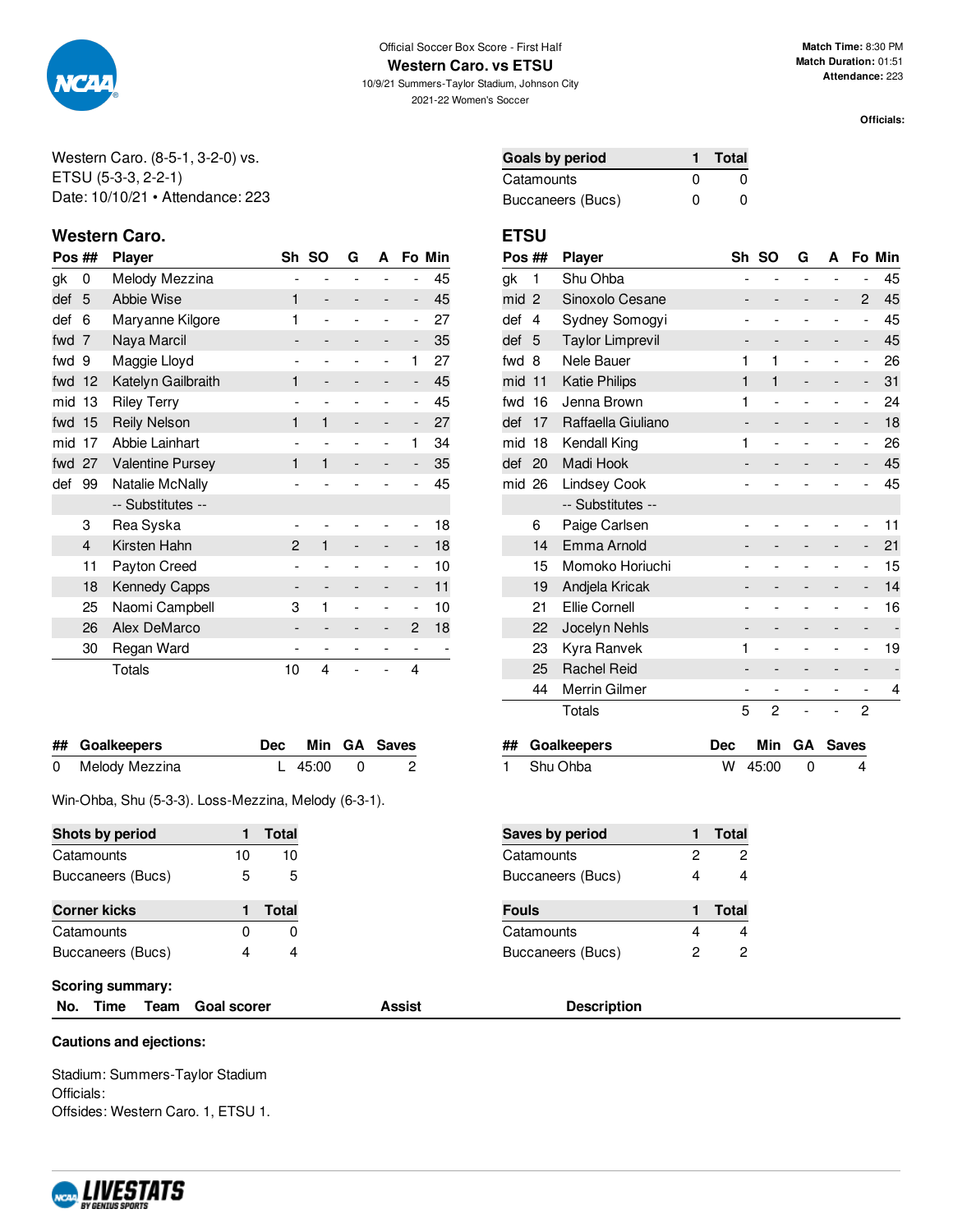

Official Soccer Box Score - First Half **Western Caro. vs ETSU**

10/9/21 Summers-Taylor Stadium, Johnson City 2021-22 Women's Soccer

**Match Time:** 8:30 PM **Match Duration:** 01:51 **Attendance:** 223

**Officials:**



**Attacking Direction**

**Attacking Direction**

Official's signature

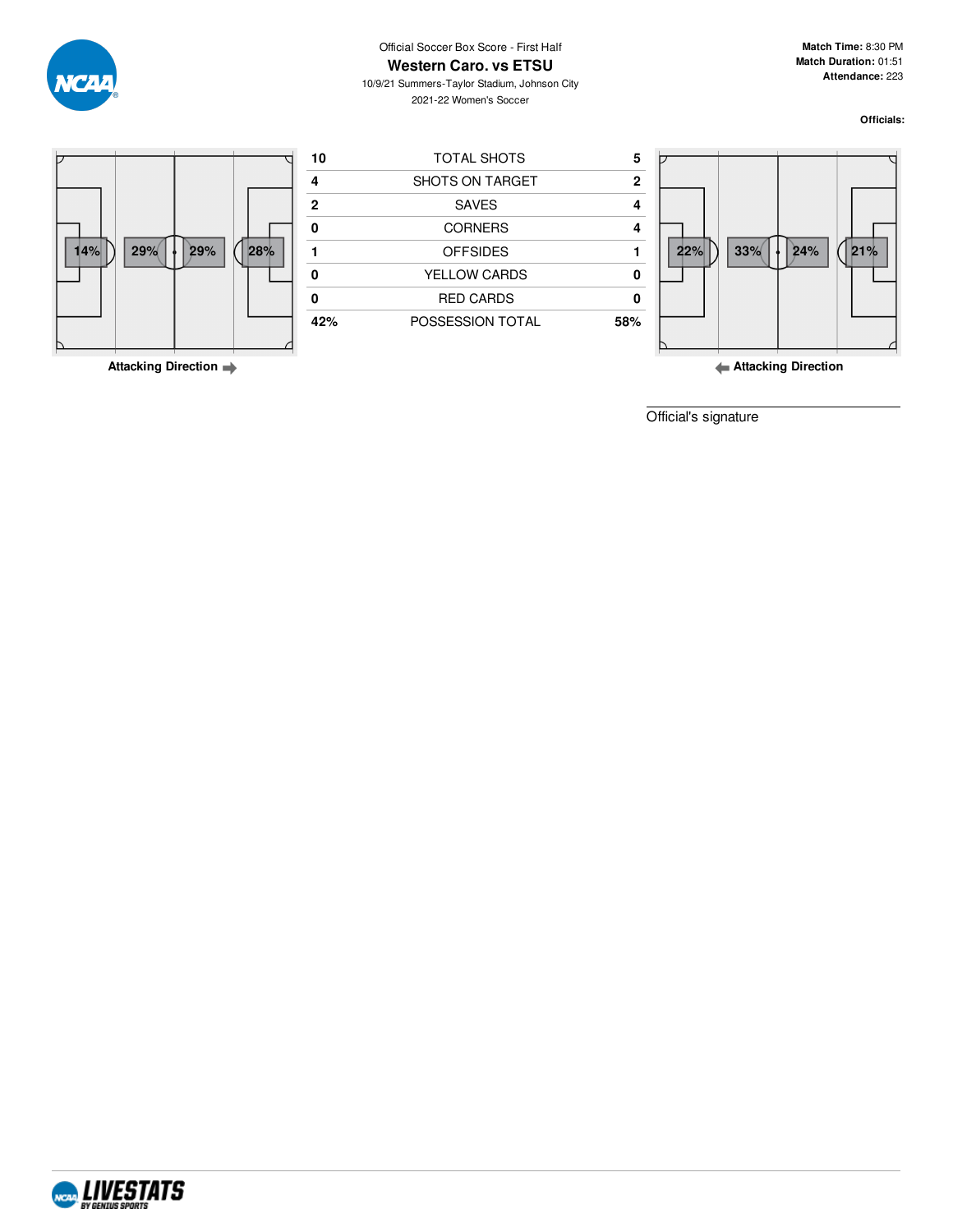

- 45:00 Buccaneers (Bucs) substitution: Philips, Katie for Ranvek, Kyra.
- 45:00 Buccaneers (Bucs) substitution: Giuliano, Raffaella for Kricak, Andjela.
- 45:00 Buccaneers (Bucs) substitution: Brown, Jenna for Arnold, Emma.
- 45:00 Buccaneers (Bucs) substitution: Bauer, Nele for Carlsen, Paige.
- 45:00 Buccaneers (Bucs) substitution: King, Kendall for Gilmer, Merrin.
- 45:00 Catamounts substitution: Lloyd, Maggie for Campbell, Naomi.
- 45:00 Catamounts substitution: Lainhart, Abbie for DeMarco, Alex.
- 45:00 Catamounts substitution: Pursey, Valentine for Capps, Kennedy.
- 45:00 Start of 2nd period [45:00].
- 45:00 For Catamounts: #0 Mezzina, Melody, #5 Wise, Abbie, #4 Hahn, Kirsten, #9 Lloyd, Maggie, #17 Lainhart, Abbie, #12 Gailbraith, Katelyn, #13 Terry, Riley, #3 Syska, Rea, #27 Pursey, Valentine, #11 Creed, Payton, #99 McNally, Natalie.
- 45:00 For Buccaneers (Bucs): #1 Ohba, Shu, #2 Cesane, Sinoxolo, #4 Somogyi, Sydney, #5 Limprevil, Taylor, #11 Philips, Katie, #17 Giuliano, Raffaella, #16 Brown, Jenna, #8 Bauer, Nele, #18 King, Kendall, #20 Hook, Madi, #26 Cook, Lindsey.
- 46:29 Buccaneers (Bucs) substitution: Reid, Rachel for Cesane, Sinoxolo.
- 48:17 Corner kick by Buccaneers (Bucs) [48:17].
- 50:05 Shot by Catamounts Hahn, Kirsten, SAVE Ohba, Shu.
- 50:15 Shot by Catamounts Hahn, Kirsten WIDE LEFT.
- 53:21 Foul on Western Caro..
- 55:49 Shot by Catamounts Creed, Payton WIDE RIGHT.
- 56:04 Buccaneers (Bucs) substitution: Carlsen, Paige for Giuliano, Raffaella.
- 58:43 Shot by Catamounts Hahn, Kirsten WIDE RIGHT.
- 59:04 Buccaneers (Bucs) substitution: Cesane, Sinoxolo for Reid, Rachel.
- 59:31 Foul on Western Caro..
- 61:19 Buccaneers (Bucs) substitution: Nehls, Jocelyn for Brown, Jenna.
- 61:19 Buccaneers (Bucs) substitution: Ranvek, Kyra for Bauer, Nele.
- 61:19 Buccaneers (Bucs) substitution: Gilmer, Merrin for King, Kendall.
- 61:19 Catamounts substitution: Marcil, Naya for Syska, Rea.
- 61:19 Catamounts substitution: DeMarco, Alex for Pursey, Valentine.
- 61:19 Catamounts substitution: Ward, Regan for Creed, Payton.
- 62:32 GOAL by Buccaneers (Bucs) Nehls, Jocelyn (FIRST GOAL), Assist by Cesane, Sinoxolo, goal number 1 for season.

# **WESTERN CARO. 0, ETSU 1**

- 63:50 Yellow card on Catamounts Gailbraith, Katelyn.
- 64:59 Buccaneers (Bucs) substitution: Arnold, Emma for Hook, Madi.
- 64:59 Catamounts substitution: Campbell, Naomi for Hahn, Kirsten.
- 66:24 Foul on Western Caro..
- 68:03 Foul on ETSU.
- 69:30 Buccaneers (Bucs) substitution: Cornell, Ellie for Philips, Katie.
- 69:30 Buccaneers (Bucs) substitution: Bauer, Nele for Carlsen, Paige.
- 69:30 Catamounts substitution: Capps, Kennedy for Lainhart, Abbie.
- 71:48 Shot by Catamounts Gailbraith, Katelyn WIDE RIGHT.

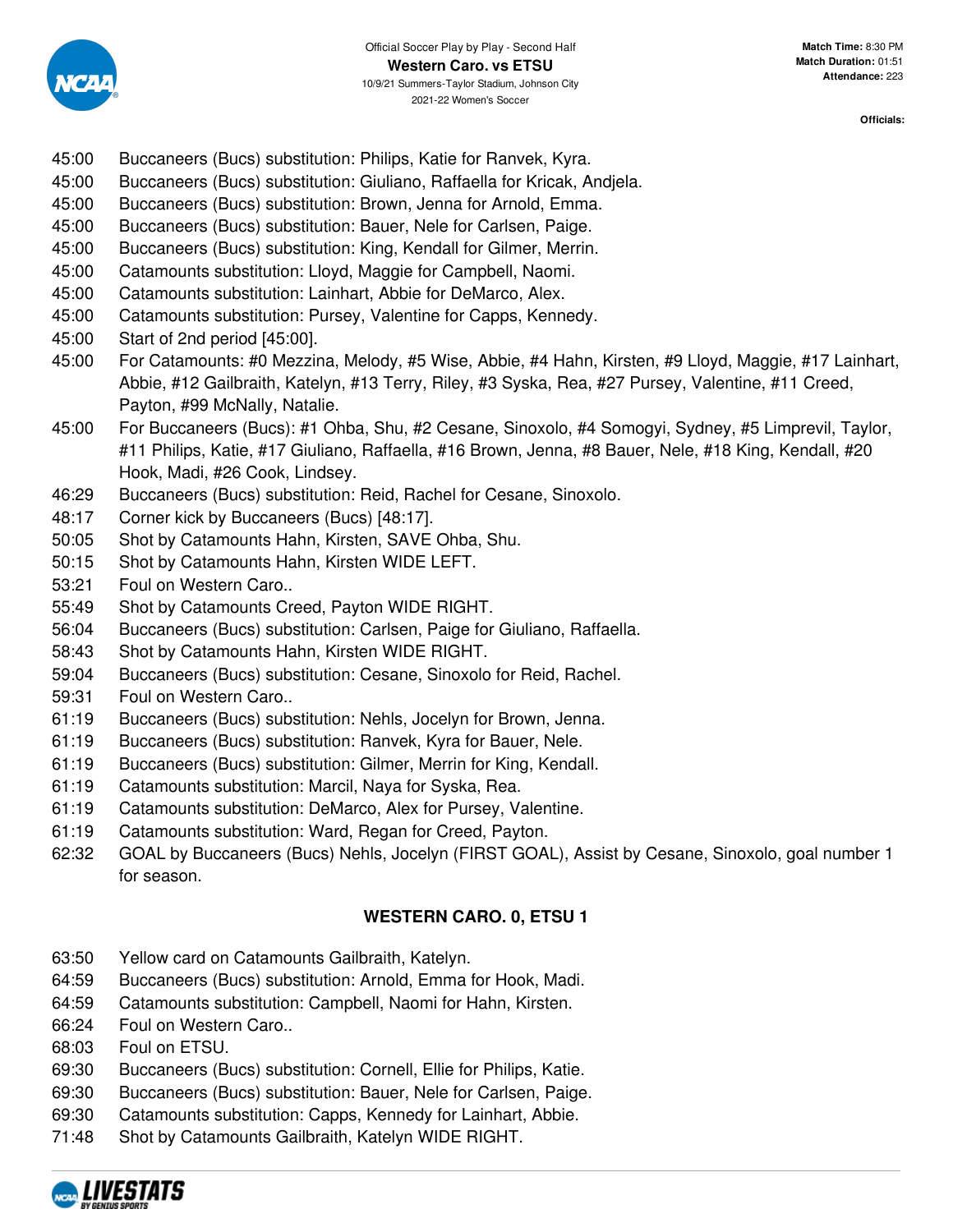

- 72:21 Foul on ETSU.
- 73:55 Foul on ETSU.
- 74:59 Buccaneers (Bucs) substitution: King, Kendall for Ranvek, Kyra.
- 74:59 Buccaneers (Bucs) substitution: Horiuchi, Momoko for Gilmer, Merrin.
- 74:59 Catamounts substitution: Syska, Rea for Campbell, Naomi.
- 74:59 Catamounts substitution: Pursey, Valentine for Lloyd, Maggie.
- 74:59 Catamounts substitution: Hahn, Kirsten for Marcil, Naya.
- 74:59 Catamounts substitution: Creed, Payton for DeMarco, Alex.
- 76:44 Shot by Catamounts Creed, Payton WIDE LEFT.
- 76:58 Buccaneers (Bucs) substitution: Brown, Jenna for Nehls, Jocelyn.
- 77:38 Shot by Catamounts Capps, Kennedy, SAVE Ohba, Shu.
- 78:38 Buccaneers (Bucs) substitution: Kricak, Andjela for Arnold, Emma.
- 80:52 Foul on Western Caro..
- 82:53 Buccaneers (Bucs) substitution: Ranvek, Kyra for Bauer, Nele.
- 82:53 Catamounts substitution: Nelson, Reily for Ward, Regan.
- 83:52 Buccaneers (Bucs) substitution: Philips, Katie for Horiuchi, Momoko.
- 86:08 Shot by Catamounts Nelson, Reily, SAVE Ohba, Shu.
- 86:19 Corner kick by Catamounts [86:19].
- 87:32 Foul on Western Caro..
- 89:11 Corner kick by Catamounts [89:11].
- 89:34 Shot by Catamounts Gailbraith, Katelyn WIDE.
- 89:42 Yellow card on Buccaneers (Bucs) Brown, Jenna.
- 90:00 End of period [90:00].

# **WESTERN CARO. 0, ETSU 1**

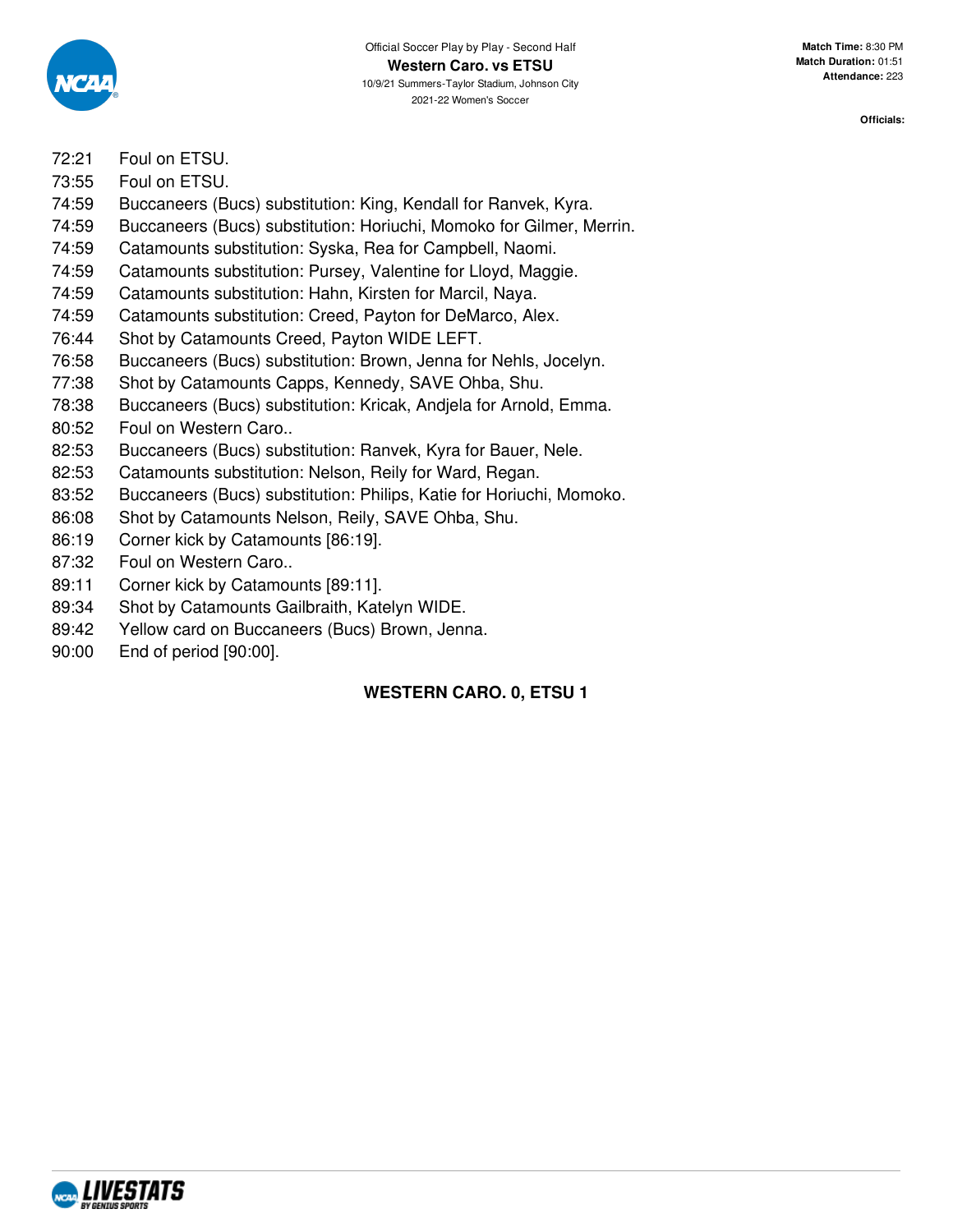|                                          |                                                                      | Official Soccer Shot Chart - Final<br><b>Western Caro. vs ETSU</b><br>10/9/21 Summers-Taylor Stadium, Johnson City<br>2021-22 Women's Soccer |       |               | Match Time: 8:30 PM<br>Match Duration: 01:51<br>Attendance: 223 |                   |
|------------------------------------------|----------------------------------------------------------------------|----------------------------------------------------------------------------------------------------------------------------------------------|-------|---------------|-----------------------------------------------------------------|-------------------|
|                                          |                                                                      |                                                                                                                                              |       |               |                                                                 | Officials:        |
| Shots by Half<br>Intervals               | Buccaneers (Bucs)<br>Catamounts                                      | 1st Half<br>2nd Half<br>5<br>1<br>$\boldsymbol{9}$<br>10                                                                                     |       |               |                                                                 |                   |
| <b>Shot Chart</b>                        |                                                                      |                                                                                                                                              |       |               |                                                                 |                   |
| <b>BUCCANEERS (BUCS)</b>                 |                                                                      |                                                                                                                                              |       |               |                                                                 | <b>CATAMOUNTS</b> |
|                                          |                                                                      |                                                                                                                                              |       |               |                                                                 |                   |
|                                          | $\circled{s}$<br>$\circledcirc$                                      |                                                                                                                                              | (519) | S11           | $\circled{s_1}$                                                 |                   |
| $\begin{bmatrix} 52 \\ 55 \end{bmatrix}$ | $\circled{\scriptstyle \mathrm{(s)}}$<br>G1<br>$\left($ S4           |                                                                                                                                              |       |               | $\bigcirc$<br>$\bigcirc$                                        |                   |
|                                          |                                                                      |                                                                                                                                              |       | $\circled{s}$ |                                                                 |                   |
| <b>Shot Summary</b>                      | (S) Shot Off Target (S) Shot On Target (S) Blocked G Goal / Own Goal |                                                                                                                                              |       |               |                                                                 |                   |